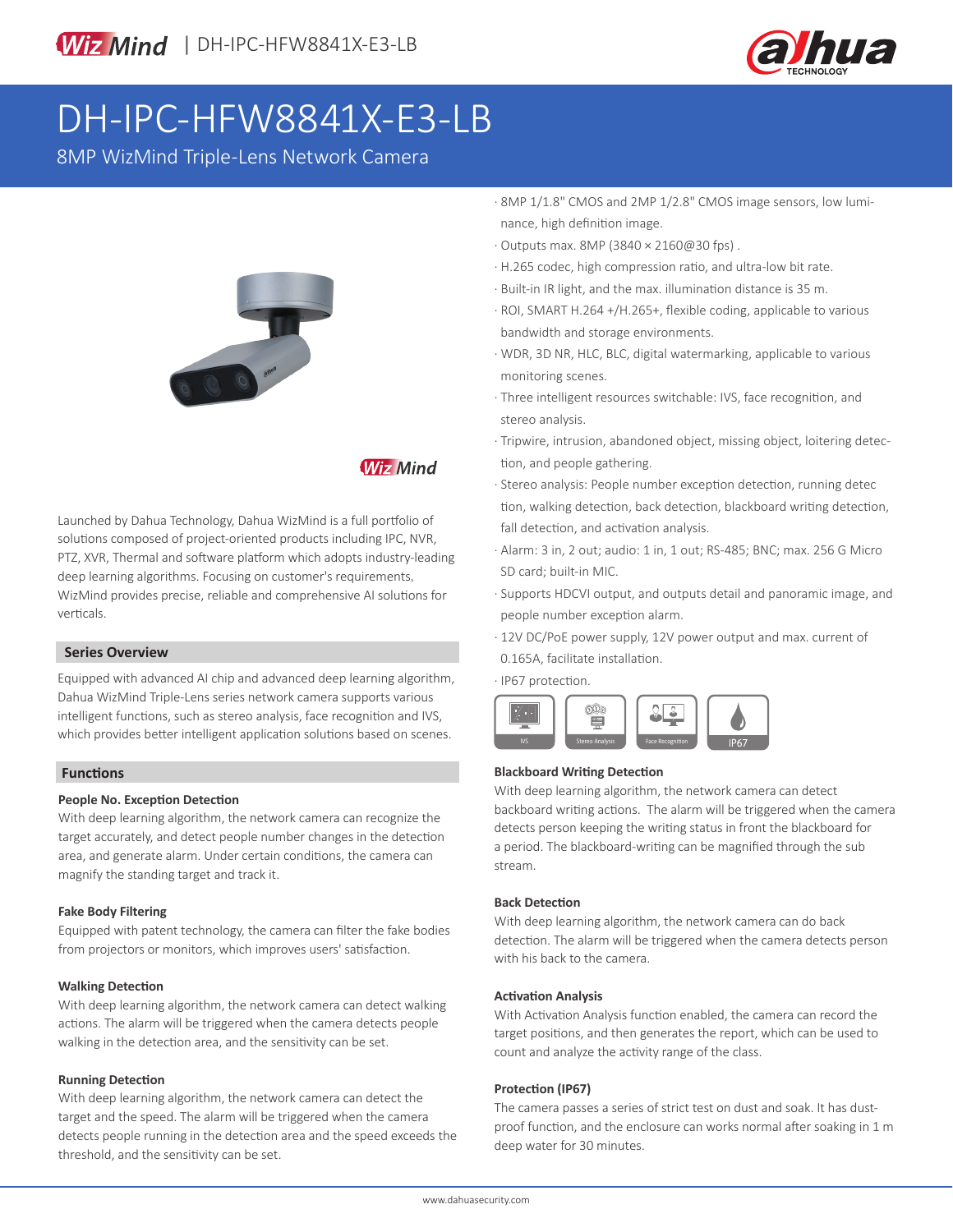#### **Cyber Security**

Dahua network cameras employ a series of security technologies, including security authentication and authorization, access control protocols, trusted protection, encrypted transmission and encrypted storage. These technologies improve the camera's defense against external cyber threats and prevent malicious programs from comprising the device.

#### **Technical Specification**

#### Camera

| Image Sensor                    | Channel 1: 1/1.8" CMOS<br>Channel 2: 1/2.8" CMOS                                                                                                                                                                                                                                         |
|---------------------------------|------------------------------------------------------------------------------------------------------------------------------------------------------------------------------------------------------------------------------------------------------------------------------------------|
| Max. Resolution                 | Channel 1: 3840 (H) × 2160 (V)<br>Channel 2: 1920 (H) × 1080 (V)                                                                                                                                                                                                                         |
| <b>ROM</b>                      | 4 GB                                                                                                                                                                                                                                                                                     |
| <b>RAM</b>                      | 4 GB                                                                                                                                                                                                                                                                                     |
| <b>Scanning System</b>          | Progressive                                                                                                                                                                                                                                                                              |
| <b>Electronic Shutter Speed</b> | Auto/Manual 1/3 s-1/100,000 s                                                                                                                                                                                                                                                            |
| Min. Illumination               | Channel 1:<br>0.0015 Lux@F1.6 (Color, 30 IRE)<br>0.0002 Lux@F1.6 (B/W, 30 IRE)<br>0 lux (Illuminator on)<br>Channel 2:<br>0.002 Lux@F1.6 (Color,30 IRE)<br>0.0002 Lux@F1.6 (B/W,30 IRE)<br>0 lux (Illuminator on)                                                                        |
| S/N Ratio                       | > 56 dB                                                                                                                                                                                                                                                                                  |
| <b>Illumination Distance</b>    | 2.8 mm: 30 m (98.4 ft) (IR LED)<br>6 mm: 35 m (114.8 ft) (IR LED)                                                                                                                                                                                                                        |
| Illuminator On/Off Control      | Auto/Manual                                                                                                                                                                                                                                                                              |
| <b>Illuminator Number</b>       | $2$ (IR LED)                                                                                                                                                                                                                                                                             |
| Pan/Tilt/Rotation Range         | Pan: 0°-360°<br>Tilt: 0°-90°                                                                                                                                                                                                                                                             |
| Lens                            |                                                                                                                                                                                                                                                                                          |
| Lens Type                       | Fixed-focal                                                                                                                                                                                                                                                                              |
| Lens Mount                      | M12                                                                                                                                                                                                                                                                                      |
| Focal Length                    | 2.8 mm; 6 mm                                                                                                                                                                                                                                                                             |
| Max. Aperture                   | 2.8 mm: F1.6<br>6 mm: F1.6                                                                                                                                                                                                                                                               |
| Field of View                   | $2.8$ mm:<br>Channel 1:<br>Horizontal: 110.8°; Vertical: 59°; Diagonal: 131°<br>Channel 2:<br>Horizontal: 106°; Vertical: 57°; Diagonal: 126°<br>6 mm:<br>Channel 1:<br>Horizontal: 55°; Vertical: 30.3°; Diagonal: 64°<br>Channel 2:<br>Horizontal: 54°; Vertical: 29°; Diagonal: 62.9° |
| Iris Control                    | Fixed                                                                                                                                                                                                                                                                                    |
| Close Focus Distance            | $2.8$ mm:<br>Channel 1: 1.8 m (5.9 ft)<br>Channel 2: 0.6 m (2.0 ft)<br>6 mm:<br>Channel 1: 4.3 m (14.1 ft)<br>Channel 2: 2.7 m (8.9 ft)                                                                                                                                                  |

| <b>DORI</b><br><b>Distance</b> | lens                  |                                | Detect                | Observe              | Recognize                     | Identify                      |
|--------------------------------|-----------------------|--------------------------------|-----------------------|----------------------|-------------------------------|-------------------------------|
|                                | 7.8                   | CH <sub>1</sub>                | 84.0 m<br>(275.6 ft)  | 33.6 m<br>(110.2 ft) | 16.8 m<br>(55.1 ft)           | 8.4 m<br>(27.6 ft)            |
|                                | mm                    | CH <sub>2</sub>                | 38.6 m<br>(126.6 ft)  | 15.4 m<br>(50.5 ft)  | 7.7 <sub>m</sub><br>(25.3 ft) | 3.9 <sub>m</sub><br>(12.8 ft) |
|                                | 6                     | CH <sub>1</sub>                | 164.0 m<br>(538.1 ft) | 65.6 m<br>(215.2 ft) | 32.8 m<br>(107.6 ft)          | 16.4 m<br>(53.8 ft)           |
|                                | mm<br>CH <sub>2</sub> | 82.8 m<br>$(271.7 \text{ ft})$ | 33.1 m<br>(108.6 ft)  | 16.6 m<br>(54.5 ft)  | 8.3 <sub>m</sub><br>(27.2 ft) |                               |

#### Smart Event

IVS Tripwire; intrusion; loitering detection; people gathering; abandoned object; missing object

#### Professional, intelligent

| <b>Face Recognition</b>  | Face detection; track; snapshot; snapshot optimization;<br>optimal face snapshot upload; face enhancement; face<br>exposure; face attribute extraction including 6 attributes<br>(gender, age, glasses, expressions, mask and beard) and<br>8 expressions (anger, calm, happiness, sadness, disgust,<br>surprise, confusion and fear); face snapshot set as face<br>or one-inch photo; 2 snapshot strategies (recognition<br>priority and optimization snapshot); face angle filter;<br>optimization time setting; up to 5 face database; single or<br>batch personnel registration; similarity setting; up to 10<br>thousand face pictures for face database |
|--------------------------|---------------------------------------------------------------------------------------------------------------------------------------------------------------------------------------------------------------------------------------------------------------------------------------------------------------------------------------------------------------------------------------------------------------------------------------------------------------------------------------------------------------------------------------------------------------------------------------------------------------------------------------------------------------|
| Stereo Analysis          | Classroom:<br>Support people number error detection, running<br>detection, walking detection, back detection, blackboard<br>writing detection, fall detection, and activation analysis                                                                                                                                                                                                                                                                                                                                                                                                                                                                        |
| <b>Smart Search</b>      | Work together with Smart NVR to perform refine<br>intelligent search, event extraction and merging to event<br>videos                                                                                                                                                                                                                                                                                                                                                                                                                                                                                                                                         |
| Video                    |                                                                                                                                                                                                                                                                                                                                                                                                                                                                                                                                                                                                                                                               |
| Video Compression        | H.265; H.264; H.264H; H.264B; MJPEG (only supported<br>by the sub stream)                                                                                                                                                                                                                                                                                                                                                                                                                                                                                                                                                                                     |
| <b>Smart Codec</b>       | Smart H.265+/Smart H.264+                                                                                                                                                                                                                                                                                                                                                                                                                                                                                                                                                                                                                                     |
| Video Frame Rate         | Channel 1:<br>Main stream: 3840 × 2160@25/30 fps<br>Sub stream: 1920 × 1080@25/30 fps<br>Third stream: 1280 × 720@25/30 fps<br>Fourth stream: 1920 × 1080@25/30 fps<br>Channel 2:<br>Main stream: 1920 × 1080@25/30 fps<br>Sub stream: 1280 × 720@25/30 fps<br>Third stream: 1920 × 1080@25/30 fps<br>Fourth stream: 1280 × 720@25/30 fps                                                                                                                                                                                                                                                                                                                     |
| <b>Stream Capability</b> | 4 streams                                                                                                                                                                                                                                                                                                                                                                                                                                                                                                                                                                                                                                                     |
| Resolution               | 3840 × 2160 (3840 × 2160); 3072 × 2048 (3072 × 2048);<br>3072 × 1728 (3072 × 1728); 2592 × 1944 (2592 × 1944);<br>2688 × 1520 (2688 × 1520); 3M (2048 × 1536); 2304 ×<br>1296 (2304 × 1296); 1080p (1920 × 1080); 1280 × 960<br>(1.3M); 720p (1280 × 720); D1 (704 × 576/704 × 480);<br>VGA (640 × 480); CIF (352 × 288/352 × 240)                                                                                                                                                                                                                                                                                                                            |
| <b>Bit Rate Control</b>  | CBR/VBR                                                                                                                                                                                                                                                                                                                                                                                                                                                                                                                                                                                                                                                       |
| Video Bit Rate           | Channel 1:<br>H.264: 32 kbps-16,384 kbps<br>H.265: 12 kbps-16,384 kbps<br>Channel 2:<br>H.264: 32 kbps-12,032 kbps<br>H.265: 12 kbps-7,424 kbps                                                                                                                                                                                                                                                                                                                                                                                                                                                                                                               |
| Day/Night                | Auto (ICR)/Color/B/W                                                                                                                                                                                                                                                                                                                                                                                                                                                                                                                                                                                                                                          |
| <b>BLC</b>               | Yes                                                                                                                                                                                                                                                                                                                                                                                                                                                                                                                                                                                                                                                           |
| <b>HLC</b>               | Yes                                                                                                                                                                                                                                                                                                                                                                                                                                                                                                                                                                                                                                                           |
|                          |                                                                                                                                                                                                                                                                                                                                                                                                                                                                                                                                                                                                                                                               |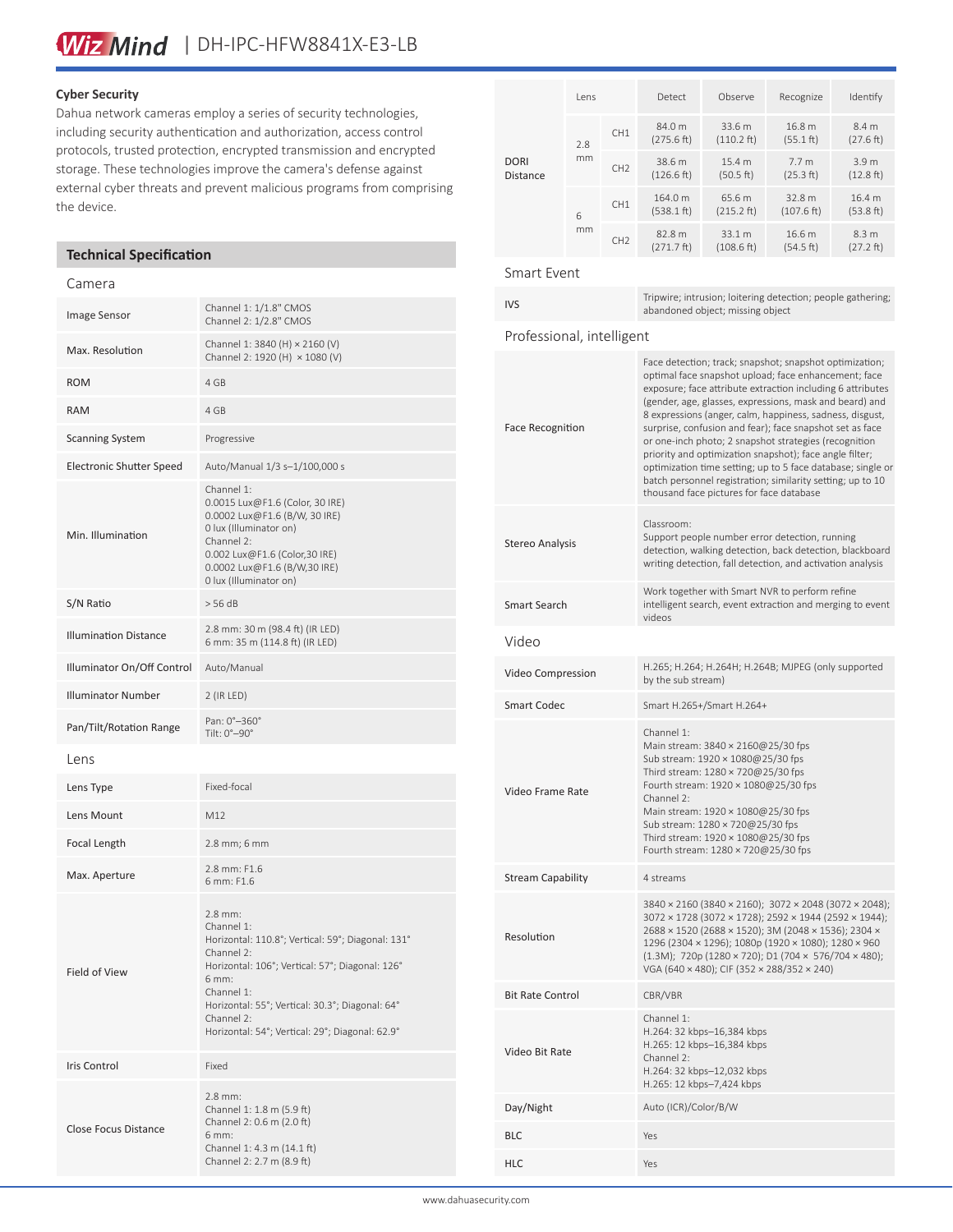# Wiz Mind | DH-IPC-HFW8841X-E3-LB

| <b>WDR</b>                | 120 dB                                                                                                                                                                                                                                                                                                                                                                                                                                                                        |  |
|---------------------------|-------------------------------------------------------------------------------------------------------------------------------------------------------------------------------------------------------------------------------------------------------------------------------------------------------------------------------------------------------------------------------------------------------------------------------------------------------------------------------|--|
| White Balance             | Auto/natural/street lamp/outdoor/manual/regional<br>custom                                                                                                                                                                                                                                                                                                                                                                                                                    |  |
| Gain Control              | Auto; manual                                                                                                                                                                                                                                                                                                                                                                                                                                                                  |  |
| Noise Reduction           | 3D NR                                                                                                                                                                                                                                                                                                                                                                                                                                                                         |  |
| <b>Motion Detection</b>   | OFF/ON (4 areas, rectangular)                                                                                                                                                                                                                                                                                                                                                                                                                                                 |  |
| Region of Interest (RoI)  | Yes (4 areas)                                                                                                                                                                                                                                                                                                                                                                                                                                                                 |  |
| Image Stabilization       | Channel 1: Electronic Image Stabilization (EIS)<br>Channel 1: NA                                                                                                                                                                                                                                                                                                                                                                                                              |  |
| <b>Smart Illumination</b> | Yes                                                                                                                                                                                                                                                                                                                                                                                                                                                                           |  |
| <b>Privacy Masking</b>    | 4 areas                                                                                                                                                                                                                                                                                                                                                                                                                                                                       |  |
| Audio                     |                                                                                                                                                                                                                                                                                                                                                                                                                                                                               |  |
| <b>Built-in MIC</b>       | Yes                                                                                                                                                                                                                                                                                                                                                                                                                                                                           |  |
| <b>Audio Compression</b>  | G.711a; G.711Mu;PCM; G.726; G.723                                                                                                                                                                                                                                                                                                                                                                                                                                             |  |
| Alarm                     |                                                                                                                                                                                                                                                                                                                                                                                                                                                                               |  |
| <b>Alarm Event</b>        | No SD card; SD card no space; SD card error; network<br>disconnection; IP conflict; motion detection; video<br>tampering; tripwire; intrusion; abandoned object;<br>missing object; scene changing; audio detection; sound<br>intensity changing; people number exception detection;<br>running detection; walking detection; back detectionl;<br>blackboard writing detection; fall detection, face<br>recognition; illegal access; voltage detection; security<br>exception |  |
| Network                   |                                                                                                                                                                                                                                                                                                                                                                                                                                                                               |  |
| Network Port              | RJ-45 (10/100/1,000 Base-T)                                                                                                                                                                                                                                                                                                                                                                                                                                                   |  |
| <b>SDK and API</b>        | Yes                                                                                                                                                                                                                                                                                                                                                                                                                                                                           |  |
| <b>Cyber Security</b>     | Video encryption; firmware encryption; configuration<br>encryption; Digest; WSSE; account lockout; security logs;<br>IP/MAC filtering; generation and importing of X.509<br>certification; syslog; HTTPS; 802.1x; trusted boot; trusted<br>execution; trusted upgrade                                                                                                                                                                                                         |  |
| Network Protocol          | IPv4; IPv6; HTTP; TCP; UDP; ARP; RTP; RTSP; RTCP; RTMP;<br>SMTP; FTP; SFTP; DHCP; DNS; DDNS; QoS; UPnP; NTP;<br>Multicast; ICMP; IGMP; NFS; SAMBA; PPPoE; SNMP                                                                                                                                                                                                                                                                                                                |  |
| Interoperability          | ONVIF (Profile S/Profile G/Profile T); CGI; Milestone;<br>Genetec; P2P; RTMP                                                                                                                                                                                                                                                                                                                                                                                                  |  |
| User/Host                 | 20 (Total bandwidth: 320 M)                                                                                                                                                                                                                                                                                                                                                                                                                                                   |  |
| Storage                   | FTP; SFTP; Micro SD card (Support max. 256 G); NAS                                                                                                                                                                                                                                                                                                                                                                                                                            |  |
| <b>Browser</b>            | IE: IE11 and earlier<br>Chrome: 76 and earlier<br>Firefox: 68 and earlier                                                                                                                                                                                                                                                                                                                                                                                                     |  |
| <b>Mobile Client</b>      | IOS; Android                                                                                                                                                                                                                                                                                                                                                                                                                                                                  |  |
| Port                      |                                                                                                                                                                                                                                                                                                                                                                                                                                                                               |  |
| RS-485                    | 1 (Baud rate range: 1,200 bps-115,200 bps)                                                                                                                                                                                                                                                                                                                                                                                                                                    |  |
| Audio Input               | 1 channel (3.5 mm JACK port)                                                                                                                                                                                                                                                                                                                                                                                                                                                  |  |
| <b>Audio Output</b>       | 1 channel (3.5 mm JACK port)                                                                                                                                                                                                                                                                                                                                                                                                                                                  |  |
| Alarm Input               | 3 channels in: 5mA 3V-5V DC                                                                                                                                                                                                                                                                                                                                                                                                                                                   |  |
| Alarm Output              | 2 channels out: 1,000mA 30V DC/500mA 50V DC                                                                                                                                                                                                                                                                                                                                                                                                                                   |  |

| Power                        |                                                                                                                      |  |
|------------------------------|----------------------------------------------------------------------------------------------------------------------|--|
| Power Supply                 | 12V DC/PoE (802.3at)                                                                                                 |  |
| Power Consumption            | Basic: 7.54W (12V DC); 9W (PoE)<br>Max. (WDR + stereo analysis + IR LED intensity): 10.32W<br>(12V DC); 12.94W (PoE) |  |
| Environment                  |                                                                                                                      |  |
| <b>Operating Temperature</b> | $-40^{\circ}$ C to +60 $^{\circ}$ C (-40 $^{\circ}$ F to +140 $^{\circ}$ F)                                          |  |
| <b>Operating Humidity</b>    | $\leq 95\%$                                                                                                          |  |
| Protection                   | <b>IP67</b>                                                                                                          |  |
| Structure                    |                                                                                                                      |  |
| Casing                       | Metal + plastic                                                                                                      |  |
| <b>Product Dimensions</b>    | 176.9 mm × 230.9 mm × 50.4 mm (7.0" × 9.1" × 2.0") (L<br>$\times$ W $\times$ H)                                      |  |
| Net Weight                   | 1.87 kg (4.1 lb)                                                                                                     |  |
| <b>Gross Weight</b>          | 2.37 kg (5.2 lb)                                                                                                     |  |

| <b>Ordering Information</b> |                                 |                                           |  |  |
|-----------------------------|---------------------------------|-------------------------------------------|--|--|
| Type                        | Model                           | Description                               |  |  |
| <b>8MP Camera</b>           | DH-IPC-HFW8841-<br>$F3-IB$      | 8MP WizMind Triple-Lens Network<br>Camera |  |  |
|                             | <b>IPC-HFW8841X-</b><br>$F3-IB$ | 8MP WizMind Triple-Lens Network<br>Camera |  |  |
| Accessories<br>(Optional)   | <b>PFA154</b>                   | Pole Mount                                |  |  |

# **Accessories**

### **Optional:**



PFA154 Pole Mount